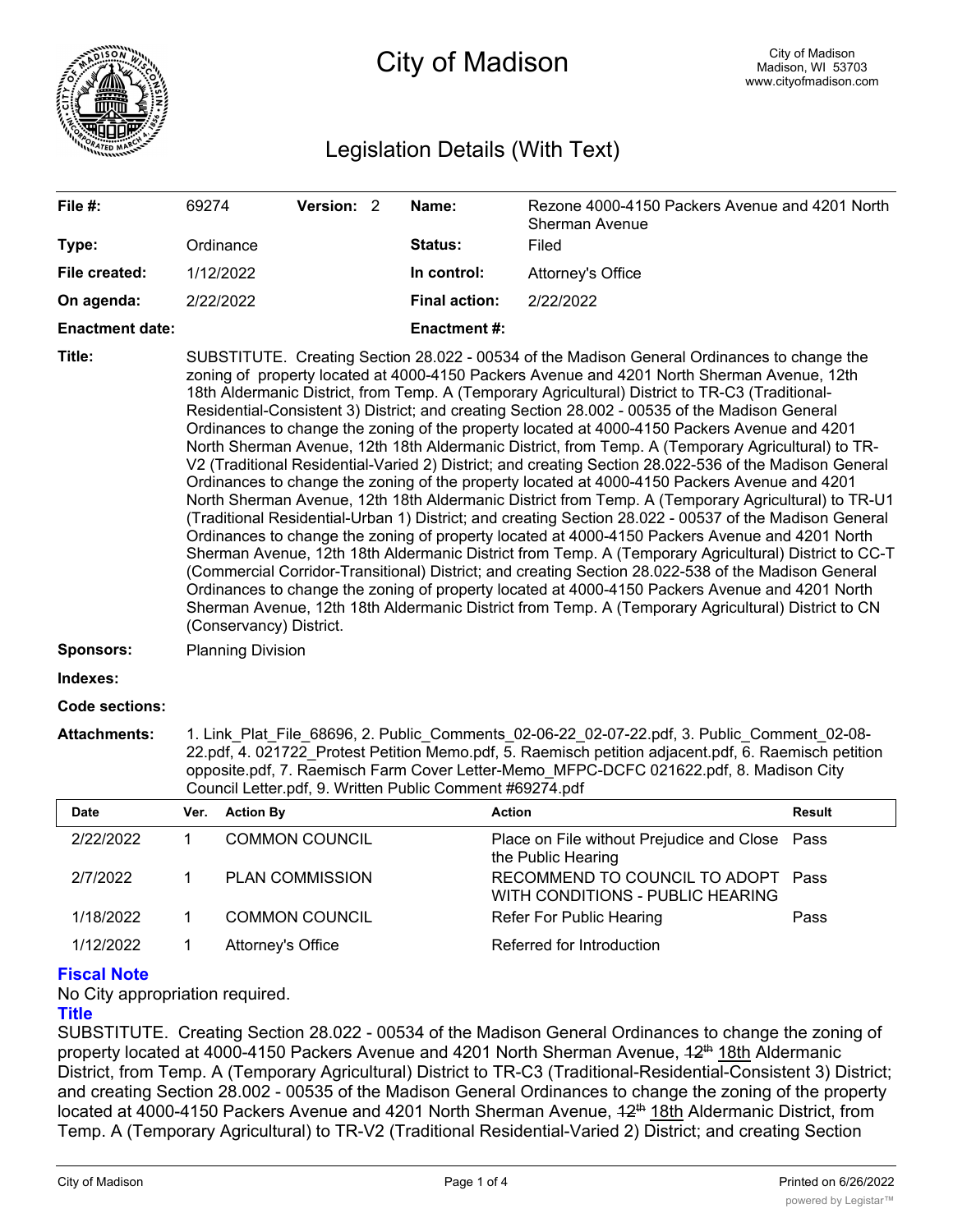#### **File #:** 69274, **Version:** 2

28.022-536 of the Madison General Ordinances to change the zoning of the property located at 4000-4150 Packers Avenue and 4201 North Sherman Avenue,  $42^{th}$  18th Aldermanic District from Temp. A (Temporary Agricultural) to TR-U1 (Traditional Residential-Urban 1) District; and creating Section 28.022 - 00537 of the Madison General Ordinances to change the zoning of property located at 4000-4150 Packers Avenue and 4201 North Sherman Avenue, 42<sup>th</sup> 18th Aldermanic District from Temp. A (Temporary Agricultural) District to CC-T (Commercial Corridor-Transitional) District; and creating Section 28.022-538 of the Madison General Ordinances to change the zoning of property located at 4000-4150 Packers Avenue and 4201 North Sherman Avenue, 42<sup>th</sup> 18th Aldermanic District from Temp. A (Temporary Agricultural) District to CN (Conservancy) District.

### **Body**

DRAFTER'S ANALYSIS: This substitute ordinance rezones property located at 4000-4150 Packers Avenue and 4201 North Sherman Avenue from Temp. A (Temporary Agricultural) District to TR-C3 (Traditional Residential-Consistent 3), TR-V2 (Traditional Residential - Varied 2), TR-U1 (Traditional Residential - Urban 1), CC-T (Commercial Corridor-Transitional) and CN (Conservancy) Districts for the proposed Raemisch Farm Development Subdivision.

\*\*\*\*\*\*\*\*\*\*\*\*\*\*\*\*\*\*\*\*\*\*\*\*\*\*\*\*\*\*\*\*\*\*\*\*\*\*\*\*\*\*\*\*\*\*\*\*\*\*\*\*\*\*\*\*\*\*\*\*\*\*\*\*\*\*\*\*\*\*\*\*\*\*\*\*\*\*\*\*\*\*\*

The Common Council of the City of Madison do hereby ordain as follows:

1. Map Amendment 00534 of Section 28.022 of the Madison General Ordinances is hereby created to read as follows:

"28.022-00534. The following described property is hereby rezoned to TR-C3 (Traditional Residential-Consistent 3) District.

A part of the South one-half of the fractional Southwest one-quarter of Section 19, Township 8 North, Range 10 East, City of Madison, Dane County, Wisconsin, being more particularly described as follows:

Commencing at the South one-quarter Corner of said Section 19; thence, along the South line of said fractional Southwest one-quarter, North 87°59'37" West, 919.17 feet to the Point Of Beginning; thence, continuing along said South line, North 87°59'37" West, 372.18 feet; thence North 02°16'05" East, 60.00 feet; thence North 87°59'37" West, 816.46 feet to a point on the West line of said fractional Southwest one-quarter; thence, along said West line, North 01°19'24" East, 1250.89 feet to the Northwest corner of said South onehalf of the fractional Southwest one-quarter; thence, along the North line of said South one-half of the fractional Southwest one-quarter, South 88°04'42" East, 1536.98 feet; thence South 01°39'31" West, 145.00 feet; thence North 88°04'45" West, 910.64 feet to the beginning of a non-tangent curve, being concave Easterly, having a radius of 150.00 feet and a chord which bears South 04°30'59" East, 17.63 feet; thence Southerly, 17.64 feet along the arc of said curve through a central angle of 06°44'21" to the Point of Tangency thereof; thence South 07°53'10" East, 284.40 feet; thence South 88°06'50" East, 119.85 feet to the beginning of a tangent curve, being concave Southerly, having a radius of 900.00 feet and a chord which bears South 80°16'49" East, 362.12 feet; thence Easterly, 364.61 feet along the arc of said curve through a central angle of 23°12'43" to the Point of Tangency thereof; thence South 68°40'27" East, 76.04 feet; thence South 21°19'33" West, 150.00 feet; thence North 68°40'27" West, 50.00 feet; thence North 69°01'52" West, 47.00 feet; thence North 72°04'15" West, 47.00 feet; thence North 75°39'43" West, 47.00 feet; thence North 79°15'11" West, 47.00 feet; thence North 82°50'39" West, 47.00 feet; thence South 84°05'26" West, 47.00 feet; thence South 82°06'50" West, 150.00 feet; thence South 07°53'10" East, 30.00 feet; thence North 82°06'50" East, 150.00 feet; thence South 15°39'44" East, 46.53 feet; thence South 28°32'14" East, 147.00 feet; thence South 17° 46'55" East, 98.53 feet; thence South 68°40'27" East, 332.27 feet; thence South 21°19'33" West, 260.52 feet to the beginning of a tangent curve, being concave Easterly, having a radius of 150.00 feet and a chord which bears South 10°14'40" West, 57.66 feet; thence Southerly, 58.02 feet along the arc of said curve through a central angle of 22°09'45" to the Point of Tangency thereof; thence South 00°50'12" East, 15.46 feet to the Point Of Beginning, containing 1,324,180 square feet or 30.399 acres, more or less.

2. Map Amendment 00535 of Section 28.022 of the Madison General Ordinances is hereby created to read as follows: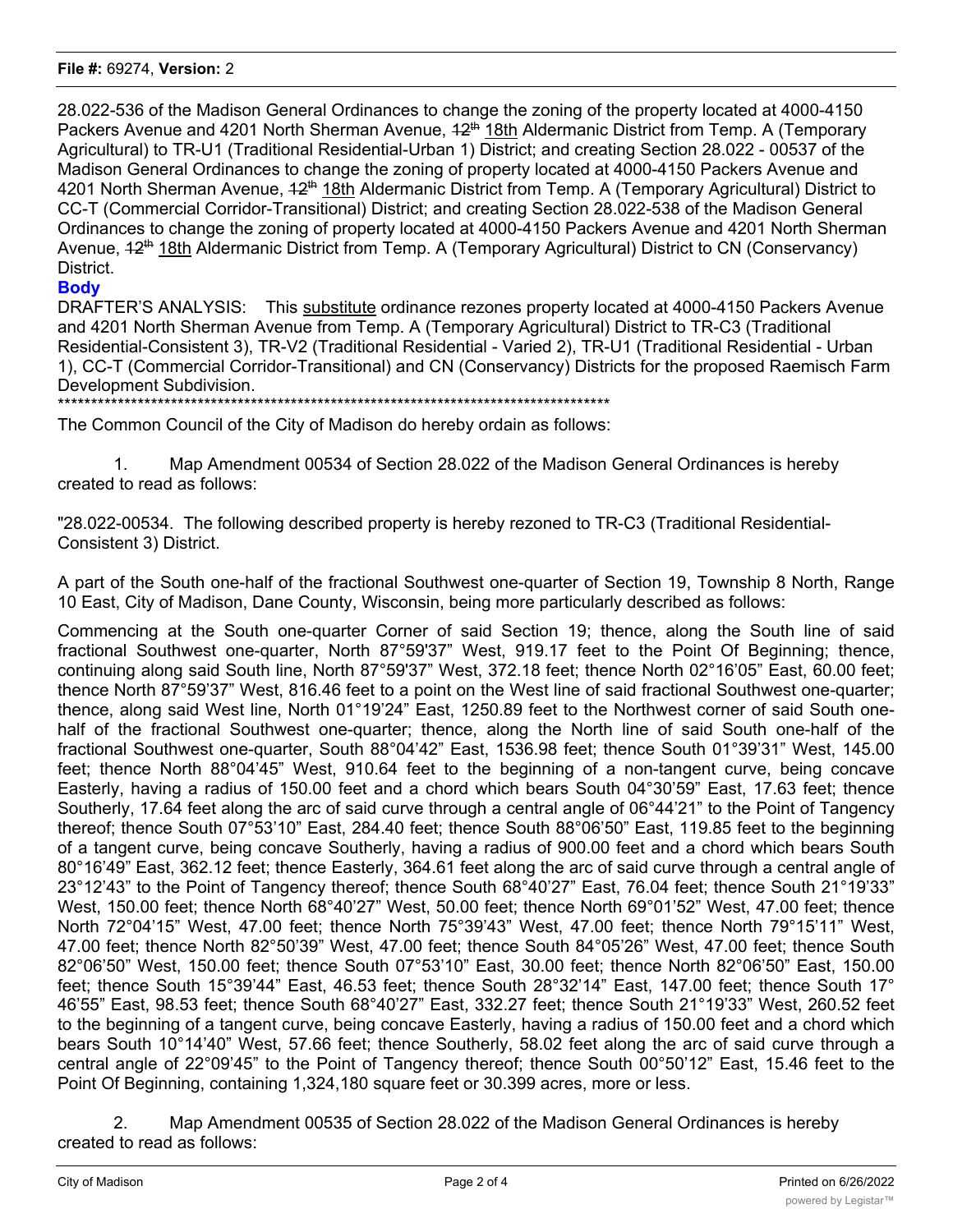"28.022-00535. The following described property is hereby rezoned to TR-V2 (Traditional Residential-Varied 2) District.

A part of the South one-half of the fractional Southwest one-quarter of Section 19, Township 8 North, Range 10 East, City of Madison, Dane County, Wisconsin, being more particularly described as follows:

Commencing at the South one-quarter Corner of said Section 19; thence, along the East line of said fractional Southwest one-quarter, North 01°40'21" East, 1313.95 feet to the Northeast corner of said South one-half of the fractional Southwest one-quarter; thence, along the North line of said South one-half of the fractional Southwest one-quarter, North 88°04'42" West, 577.82 feet; thence South 01°39'31" West, 145.00 feet to the Point Of Beginning; thence South 01°39'31" West, 133.84 feet to the beginning of a tangent curve, being concave Westerly, having a radius of 150.00 feet and a chord which bears South 03°47'33" West, 11.17 feet; thence, Southerly, 11.17 feet along the arc of said curve through a central angle of 04°16'05"; thence North 88° 04'45" West, 268.32 feet; thence South 19°56'42" West, 190.79 feet; thence South 21°19'33" West, 30.00 feet; thence North 68°40'27" West, 47.48 feet to the beginning of a tangent curve, being concave Southerly, having a radius of 900.00 feet and a chord which bears North 80°16'19" West, 362.12 feet; thence, Westerly, 364.61 feet along the arc of said curve through a central angle of 23°12'43" to the Point of Tangency thereof; thence South 88°06'50" West, 119.85 feet; thence North 07°53'10" West, 284.40 feet to the beginning of a tangent curve, being concave Easterly, having a radius of 150.00 feet and a chord which bears North 04°30'59" West, 17.63 feet; thence Northerly, 17.64 feet along the arc of said curve through a central angle of 06°44'21"; thence South 88°04'45" East, 910.64 feet to the Point Of Beginning, containing 222,889 square feet or 5.117 acres, more or less.

3. Map Amendment 00536 of Section 28.022 of the Madison General Ordinances is hereby created to read as follows:

"28.022-00536. The following described property is hereby rezoned to TR-U1 (Traditional Residential-Urban 1) District.

A part of the South one-half of the fractional Southwest one-quarter of Section 19, Township 8 North, Range 10 East, City of Madison, Dane County, Wisconsin, being more particularly described as follows:

Commencing at the South one-quarter Corner of said Section 19; thence, along the South line of said fractional Southwest one-quarter, North 87°59'37" West, 340.40 feet to the Point Of Beginning; thence, continuing along said South line, North 87°59'37" West, 578.77 feet; thence North 00°50'12" West, 15.46 feet to the beginning of a tangent curve, being concave Easterly, having a radius of 150.00 feet and a chord which bears North 10°14'40" East, 57.66 feet; thence Northeasterly, 58.02 feet along the arc of said curve through a central angle of 22°09'45" to the Point of Tangency thereof; thence North 21°19'33" East, 260.52 feet; thence North 68°40'27" West, 225.31 feet; thence North 21°19'33" East, 435.00 feet; thence North 68°40'27" West, 28.56 feet; thence North 21°19'33" East, 30.00 feet; thence North 19°56'42" East, 190.79 feet; thence South 88°04'45" East, 268.32 feet to the beginning of a non-tangent curve, being concave Westerly, having a radius of 150.00 feet and a chord which bears North 03°47'33" East, 11.17 feet; thence Northerly, 11.17 feet along the arc of said curve through a central angle of 04°16'05" to the Point of Tangency thereof; thence North 01°39'31" East, 278.84 feet to a point on the North line of said South one-half of the fractional Southwest one-quarter; thence South 88°04'42" East, 577.82 feet to a point on the East line of said fractional Southwest one-quarter, also being the centerline of Packers Avenue; thence, along said East line and centerline, South 01°40'21" West, 383.21 feet; thence North 88°19'39" West, 60.00 feet; thence South 74°31'11" West, 290.49 feet; thence South 21°19'33" West, 219.98 feet; thence South 68°40'27" East, 59.00 feet; thence South 21°19'33" West, 95.22 feet; thence South 68°40'27" East, 50.55 feet; thence South 01°40'14" West, 509.40 feet to the Point Of Beginning, containing 790,265 square feet or 18.142 acres, more or less.

4. Map Amendment 00537 of Section 28.022 of the Madison General Ordinances is hereby created to read as follows: